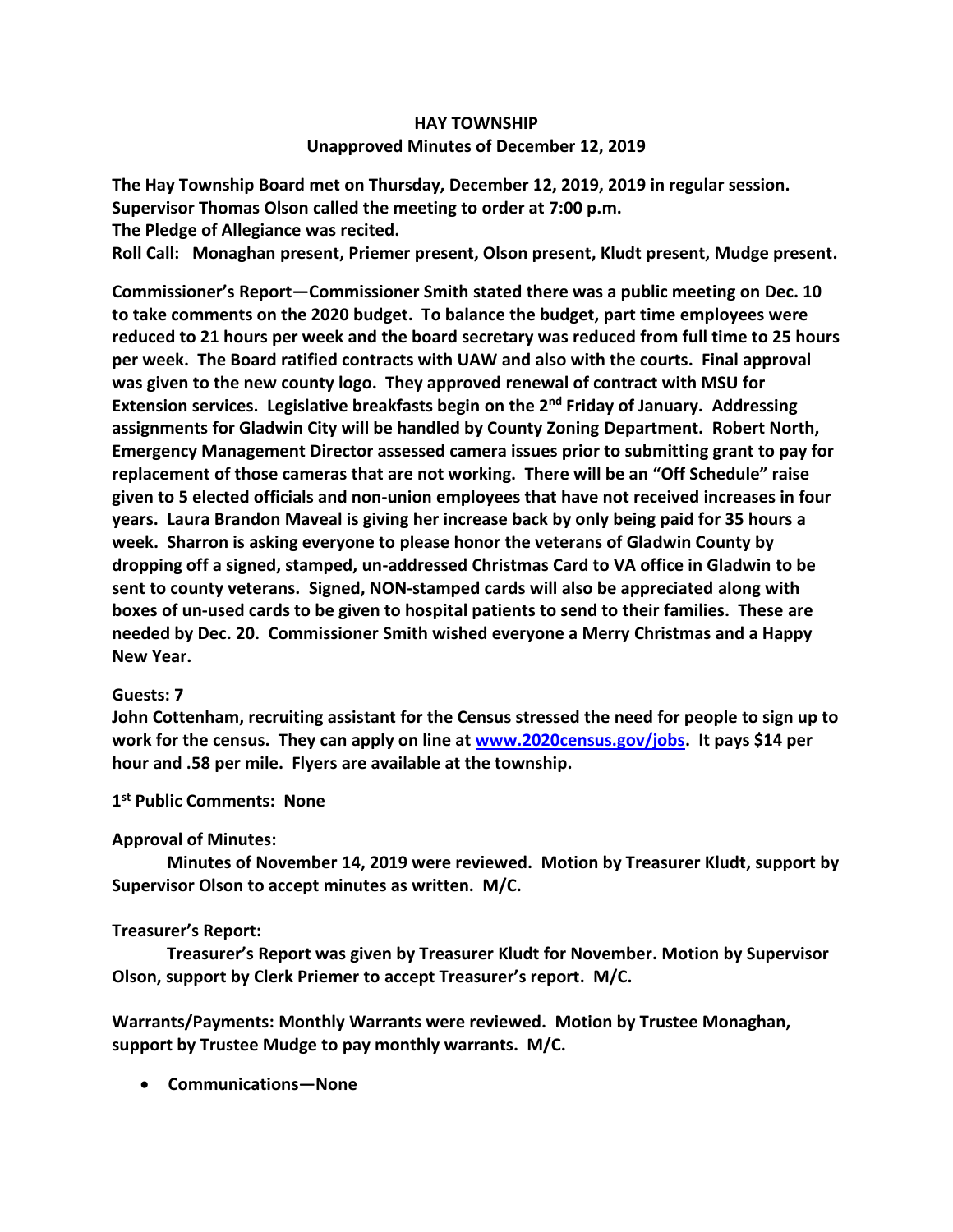- **Fireboard Report—Ray Peck reported that Treasurer Liz Looker purchased new Quick Books and will receive training from Jodie Klamer at \$15 per hour. Shop with a Hero was a huge success. Wanda Raymer said 41 children were selected to participate—20 from Beaverton and 21 from Gladwin. Heroes gave each child \$75 to buy their family gifts. Family Farm & Home had many toys discounted for shopping, supplied a Santa for the children for 2 hours and had refreshments as well. Chief Alward presented a proposal to replace the infrared camera with a new one. There were 19 fire runs with 1 in Hay Twp. Chief Alward had his evaluation and he received a Certificate of Appreciation from the Mid-Michigan Community Action Agency Policy Council for the use of the fire hall.**
- **Ordinance Report—Dave Kelly stated there was no new complaints. Old complaint at 1432 Birma Trail for junk. No clean up was done, so 2 nd citation was issued. Junk complaint at 2398 Andy's Lane. Property has been cleaned up and one junk car removed. 2nd car will be removed when the ground is frozen. Blight on 1375 S. M-30. Citation for blight has been dismissed. Owner plans to put up a building on the site in 2020.**
- **Liquor Inspection Report: Both businesses were checked and found to be in compliance.**
- **Old Business—Four Lakes Task Force Update—Trustee Mudge addressed concerns of Richard Gaft concerning the cost of the flyers. Very minimal cost between color and black and white printing. Also, the property on East side of dam will not be included in the purchase by Four Lakes. Permit applied for by 4 Lakes to drawdown Wixom Lake was denied by DEQ. 4 Lakes applied for an appeal on the denial. Boyce Hydro did lower the water 8 feet on Wixom Lake. Purchase and operation agreements are getting closer to completion. There will be a 4 Lakes meeting tomorrow on Dec. 15. Wanda Raymer asked who would be doing the operation of the dams. Trustee Mudge said Boyce Hydro for next few years.**
- **New Business—Common Courtesy Workplace Rules. Rules include board needs to be notified concerning vacations and other extended absences and the plan for duties to be performed. Knowledge of work (training for position required) and if any office person is unable to report to work, others in the office must be notified. Will be adding this to our Policy Manual.**

**Office Closing Week of Christmas—Will be closed on Dec. 24th and Dec. 26th . Poverty Exemption Resolution for 2020-- Motion by Clerk Priemer, support by Trustee Mudge to adopt the poverty exemption resolution for 2020. Roll Call Vote. 5 Ayes, 0 Nays. M/C.**

**Garbage removal for parcel #110-290-000-022-01 for 2019. Motion by Clerk Priemer, support by Supervisor Olson to remove garbage from parcel #110-290-000-022-01 for 2020. M/C.**

**Retire Properties parcel #110-004-302-002-00, #110-240-000-012-00, #110-300-000- 023-00, #110-015-300-001-50, #110-009-200-014-01#110-015-300-001-06, #110-026- 400-003-00, #110-035-103-002-00,, #110-373-000-016-10 remove trash. Motion by Clerk Priemer, support by Treasurer Kludt to remove trash from previously listed parcels. M/C.**